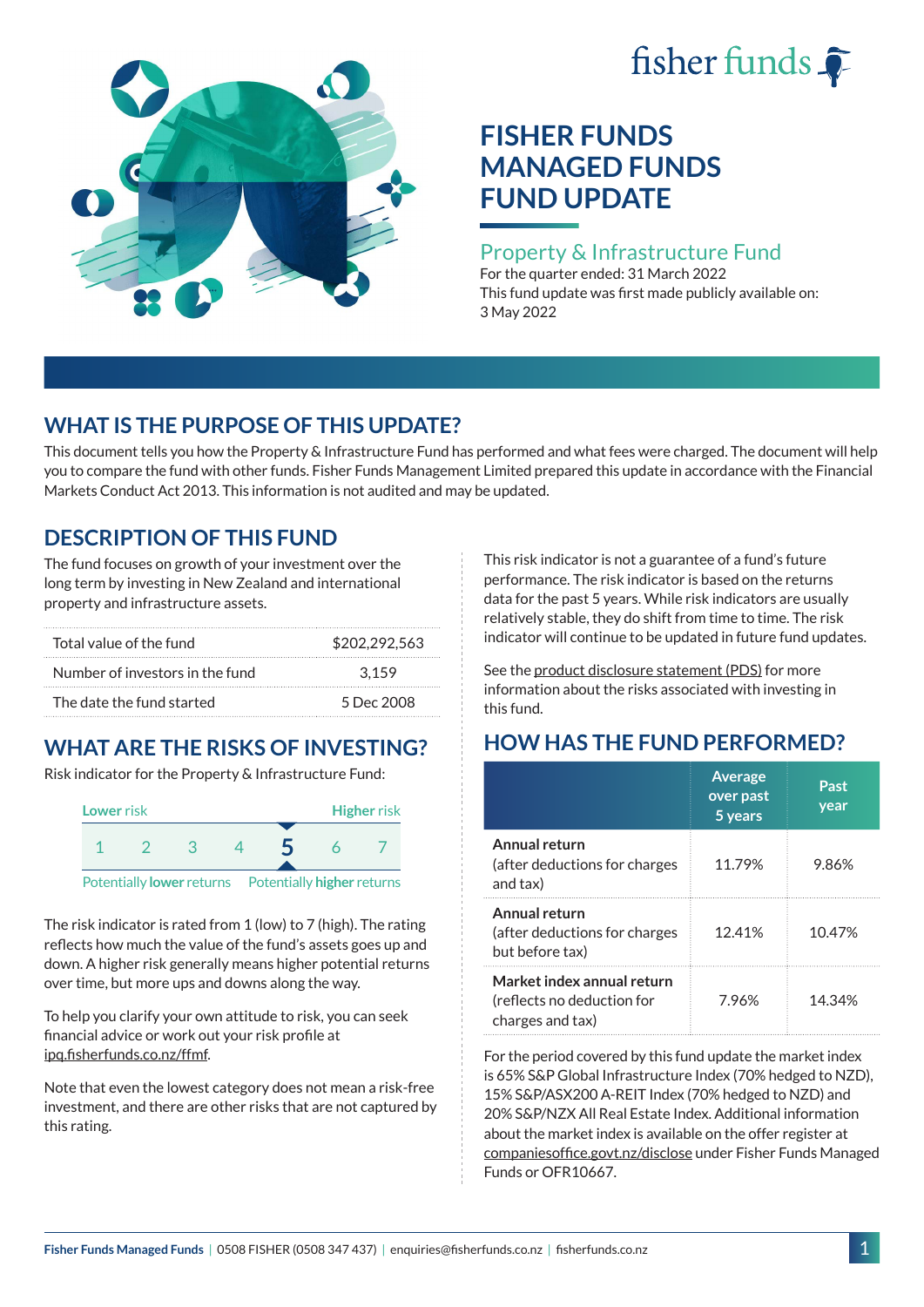## **ANNUAL RETURN GRAPH**



This shows the return after fund charges and tax for each of the last 10 years ending 31 March. The last bar shows the average annual return for the last 10 years, up to 31 March 2022.

**Important:** This does not tell you how the fund will perform in the future.

Returns in this update are after tax at the highest prescribed investor rate (PIR) of tax for an individual New Zealand resident. Your tax may be lower. The market index return<sup>2</sup> reflects no deduction for charges and tax.

#### **WHAT FEES ARE INVESTORS CHARGED?**

Investors in the Property & Infrastructure Fund are charged fund charges that include GST. In the year to 31 March 2021 these were:

|                                                | % of net asset value |
|------------------------------------------------|----------------------|
| <b>Total fund charges</b>                      | 2.20%                |
| Which are made up of:                          |                      |
| Total management and<br>administration charges | 1.53%                |
| Inding:                                        |                      |
| Manager's basic fee                            | 1 2 7 %              |
| Other management and<br>administration charges | 0.26%                |
| Total performance-based fees <sup>1</sup>      | በ 67%                |

Small differences in fees and charges can have a big impact on your investment over the long term.

### **EXAMPLE OF HOW THIS APPLIES TO AN INVESTOR**

Katie had \$10,000 in the fund at the start of the year and did not make any further contributions. At the end of the year, Katie received a return after fund charges were deducted of \$986 (that is 9.86% of her initial \$10,000). Katie did not pay other charges. This gives Katie a total return after tax of \$986 for the year.

# **WHAT DOES THE FUND INVEST IN?**

#### **Actual investment mix**

This shows the types of assets that the fund invests in.



#### **Target investment mix**

This shows the mix of assets that the fund generally intends to invest in.